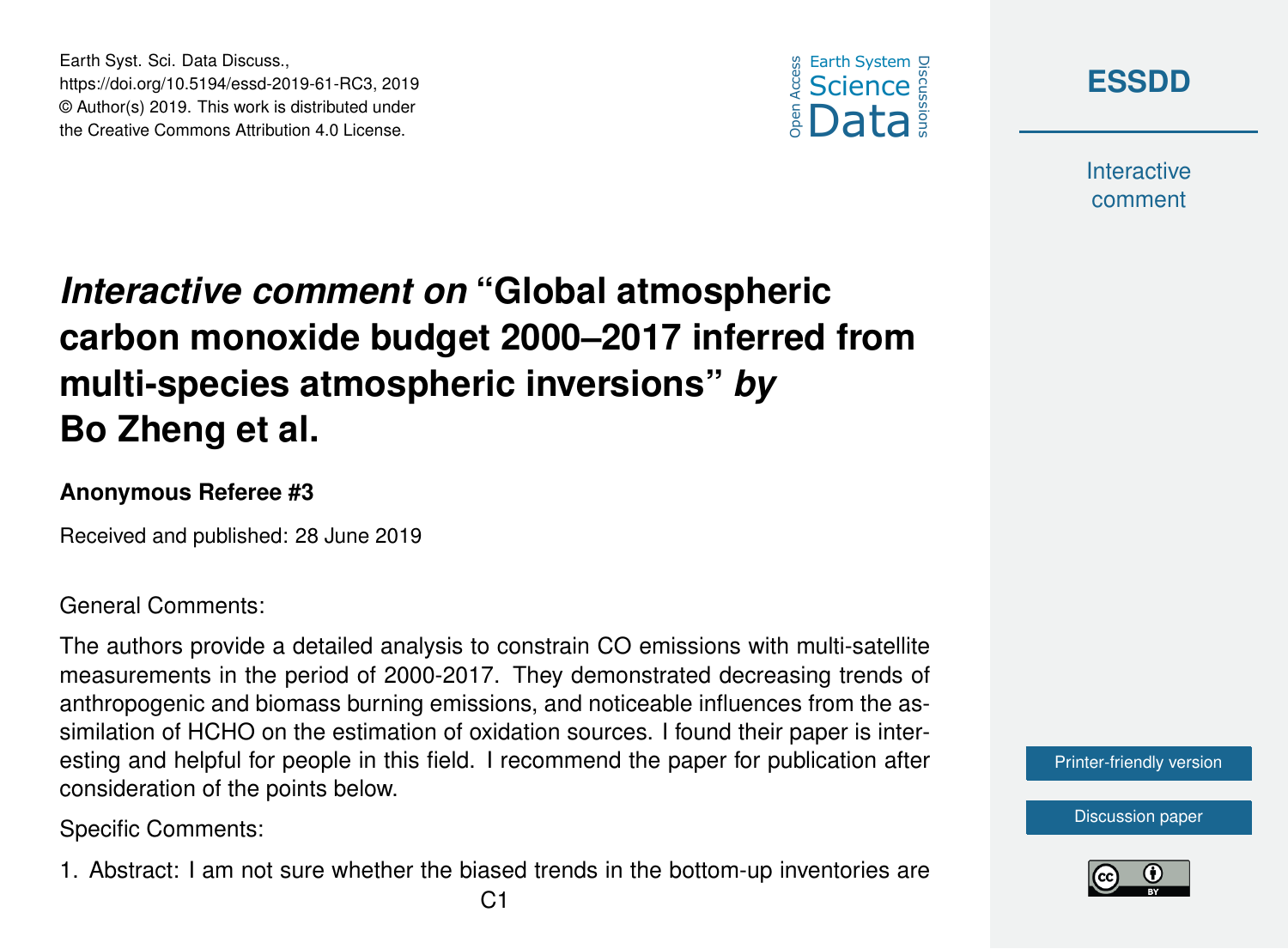still "surprising", as the bias has been found with inverse analysis several years ago.

2. Section 3.2.2: Will INV #1 and INV #2/3 have better agreement in wintertime, when the contribution from NMVOCs is smaller?

3. Figure 2b: As the largest difference is in China, it will be helpful to check whether the a posteriori simulations of INV #2/#3 match better with surface measurements in China outflow regions than that of INV #1.

4. Page 9, Line 17-18: "Therefore, it is reasonable to think that Inversion #3 has a more realistic representation of the global CO budget than Inversion #2 does, and Inversion #2 is better than Inversion #1."

It may not be as obvious as mentioned here. I agree the observations of HCHO/CH4 will be helpful to distinguish the sources from combustion and oxidation, however, why they will improve the global CO budget? The assimilation of HCHO/CH4 will affect OH, but the ability of global models to simulate OH chemistry is still weak.

5. Figure 5b: the trends are generally positive in India and negative in the rest of SEA, which is surprising. I have assumed that they will be similar.

6. Page 12, Lines 29-32: The validation with independent surface measurements is an essential part in this work. These figures should be included in the main text rather than supplement.

I found the numbers for different periods are compared directly, which will affect the reliability of the validation: INV #1 Figure S4c, 2000-2017 INV #2 Figure S6c, 2005- 2017 INV # 3 Figure S8c, 2010-2017

In addition, the distributions of data points are very noisy. I cannot see any noticeable difference among those figures by my eyes.

7. Page 14, Line 24: The author name in the citation.

**[ESSDD](https://www.earth-syst-sci-data-discuss.net/)**

**Interactive** comment

[Printer-friendly version](https://www.earth-syst-sci-data-discuss.net/essd-2019-61/essd-2019-61-RC3-print.pdf)